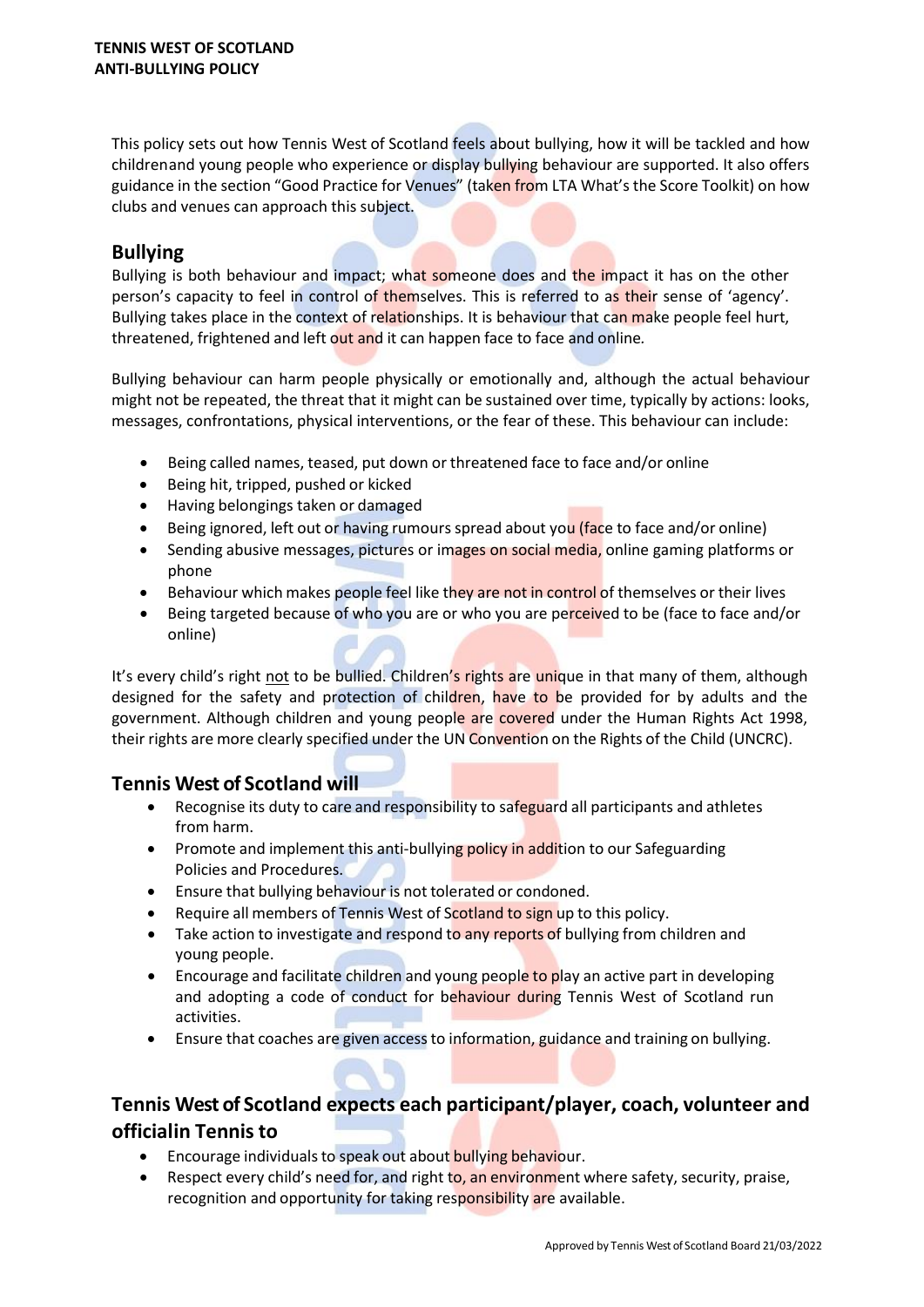#### **TENNIS WEST OF SCOTLAND ANTI-BULLYING POLICY**

- Respect the feelings and views of others.
- Recognise that everyone isimportant and equal, and that our differences make each of us special and worthy of being valued.
- Show appreciation of others by acknowledging individual qualities, contributions and progress.
- Ensure safety by having rules and practices carefully explained and displayed for all to see
- Report incidents of bullying behaviour they see by doing nothing you are condoning the behaviour.

## **Supporting children**

- We will let children know who will listen to and support them.
- We will create an "open door" ethos where children feel confident to talk to an adult about bullying behaviour or any other issue that affects them.
- Potential barriers to talking (including those associated with a child's disability or impairment) will be acknowledged and addressed at the outset to enable children to speak out.
- We will make sure children are aware of helpline numbers.
- Anyone who reports an incident of bullying will be listened to carefully and reports will be taken seriously.
- Any reported experience of bullying behaviour will be investigated and will involve listening carefully to all those involved.
- Children experiencing bullying behaviour will be supported and helped to uphold their right to play tennis in a safe environment.
- Those who display bullying behaviour will be encouraged to develop better relationships.
- We'll make sure that sanctions are proportionate and fair.

## **Support to the parents/guardians**

- Parents or guardians will be able to view the Tennis West of Scotland anti- bullying policy andpractice on the Tennis West of Scotland website
- Any experience of bullying behaviour will be discussed with the child's parents or guardians
- Parents will be consulted on action to be taken (for the person experiencing bullying behaviour and the person displaying bullying behaviour) and we'll agree on these actions together
- Information and advice on coping with bullying will be made available via the Tennis West of Scotland website

## **Reporting a concern**

If you are being bullied or witness bullying you can speak to your club Welfare Officer or report it using the LTA Online Report a Concern platform – this is on the LTA websiteSafeguarding page. See also the Responding to Bullying flowchart in the Good Practice section.

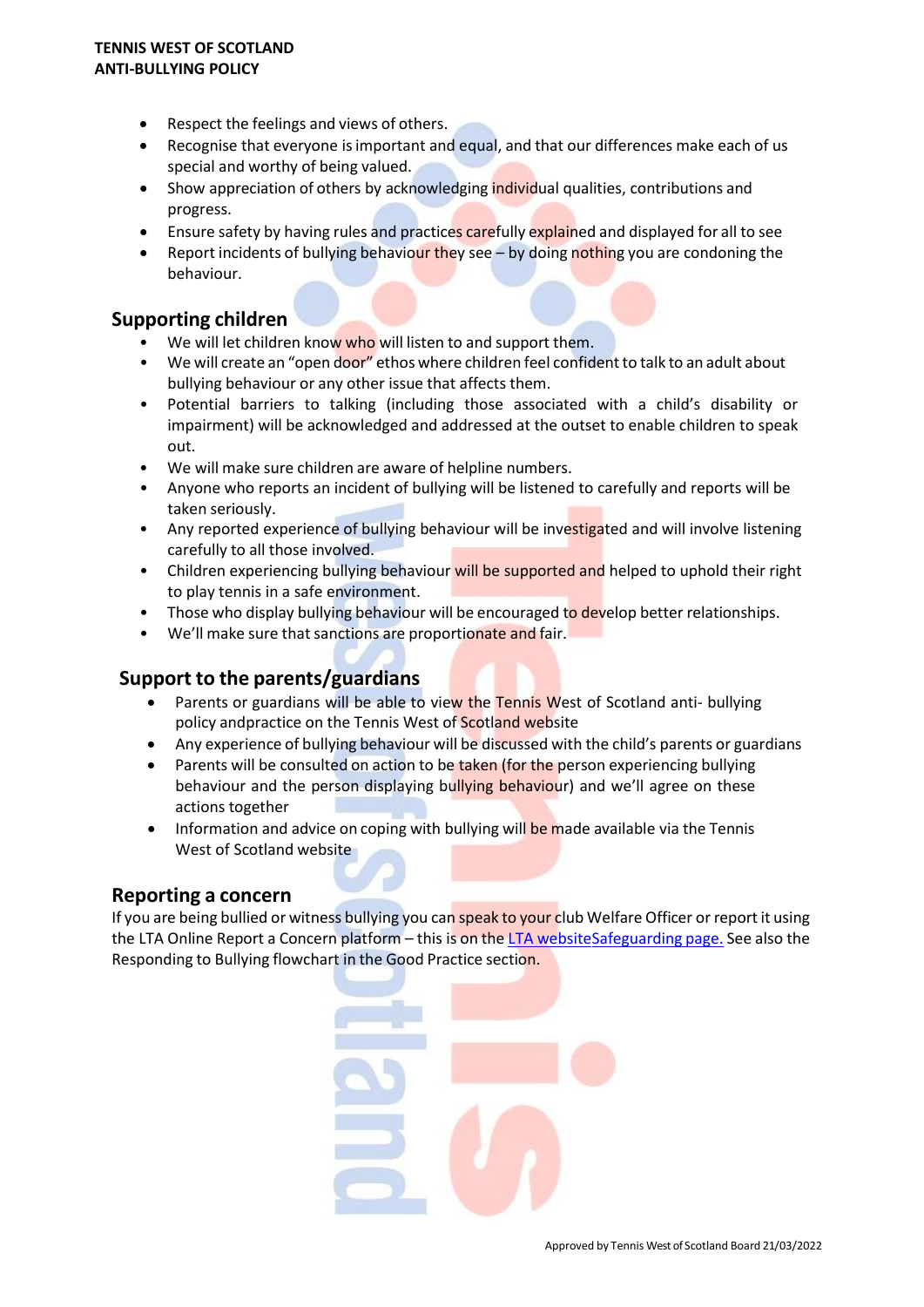# **Good practice for venues**



In line with the Tennis West of Scotland anti-bullying policy it is important that tennis venues adopt a zero tolerance approach to bullying. The following guidance is taken from the "What's the Score Toolkit" which offers valuable guidance on this and many other safeguarding topics. This can be downloadedfrom the LTA website – Safeguarding page.

#### **How can tennis venues prevent bullying?**

Tennis venues are ideal places for role-modelling positive behaviour and promoting a zero tolerance approach to bullying. All tennis members, coaches, staff and volunteers are well placed to identify when someone may be experiencing bullying.

#### **Everyone should:**

- Follow the club's Safe and Inclusive Code of Conduct
- Ensure everyone is able to participate and have fun
- Report any concerns they have about themselves or someone else
- Actively promote a safe and inclusive tennis environment and a zero tolerance approach to bullying.

#### **This checklist will help your venue to ensure anti-bullying measures are in place:**

| A clear anti-bullying statement explicitly covering all visible and non-visible differences,<br>including protected characteristics (see definitions - page 23). It is promoted to all membersvia:<br>anti-bullying posters and information, training, newsletters, notice boards and your<br>venue's website. |
|----------------------------------------------------------------------------------------------------------------------------------------------------------------------------------------------------------------------------------------------------------------------------------------------------------------|
| A fair and consistent process exists for dealing with all bullying incidents.                                                                                                                                                                                                                                  |
| Children and parents/carers are given opportunities to give their views on your venue's anti-                                                                                                                                                                                                                  |
| bullying practices.                                                                                                                                                                                                                                                                                            |
| All members, coaches, staff and volunteers sign up to your venue's Safe and Inclusive Code                                                                                                                                                                                                                     |
| of Conduct as part of their membership, committing to help develop a safe and inclusiveclub.                                                                                                                                                                                                                   |
| Everyone in the venue knows who the Welfare Officer is and how to report bullying.                                                                                                                                                                                                                             |
| Optional: children help to create a child-friendly Code of Conduct and anti-bullying commitment.                                                                                                                                                                                                               |

The following signs may indicate that bullying is happening in a tennis venue if someone:

- *Has their possessions go missing or damaged*  $\bullet$
- *Is unwilling to go to the tennis venue*
- *Feels ill before coaching sessions or camps*
- *Becomes withdrawn, nervous or lacking in confidence*
- *Shows a change in performance*  $\bullet$

*alone*

- *Asks for or steals money (to pay the bully)*
- *Self-harms, attempts or threatens suicide*
- *Is afraid of travelling to the tennis venue*
- *Stops eating or sleeping*  $\bullet$
- *Begins to bully others*  $\bullet$
- $\bullet$ *Refuses to say what's wrong, or gives improbable reasonsfor their behaviour*
- *Is physically injured*
- *Has nightmares*
- *Runs away from home*
- *Changes their personality or appearance*